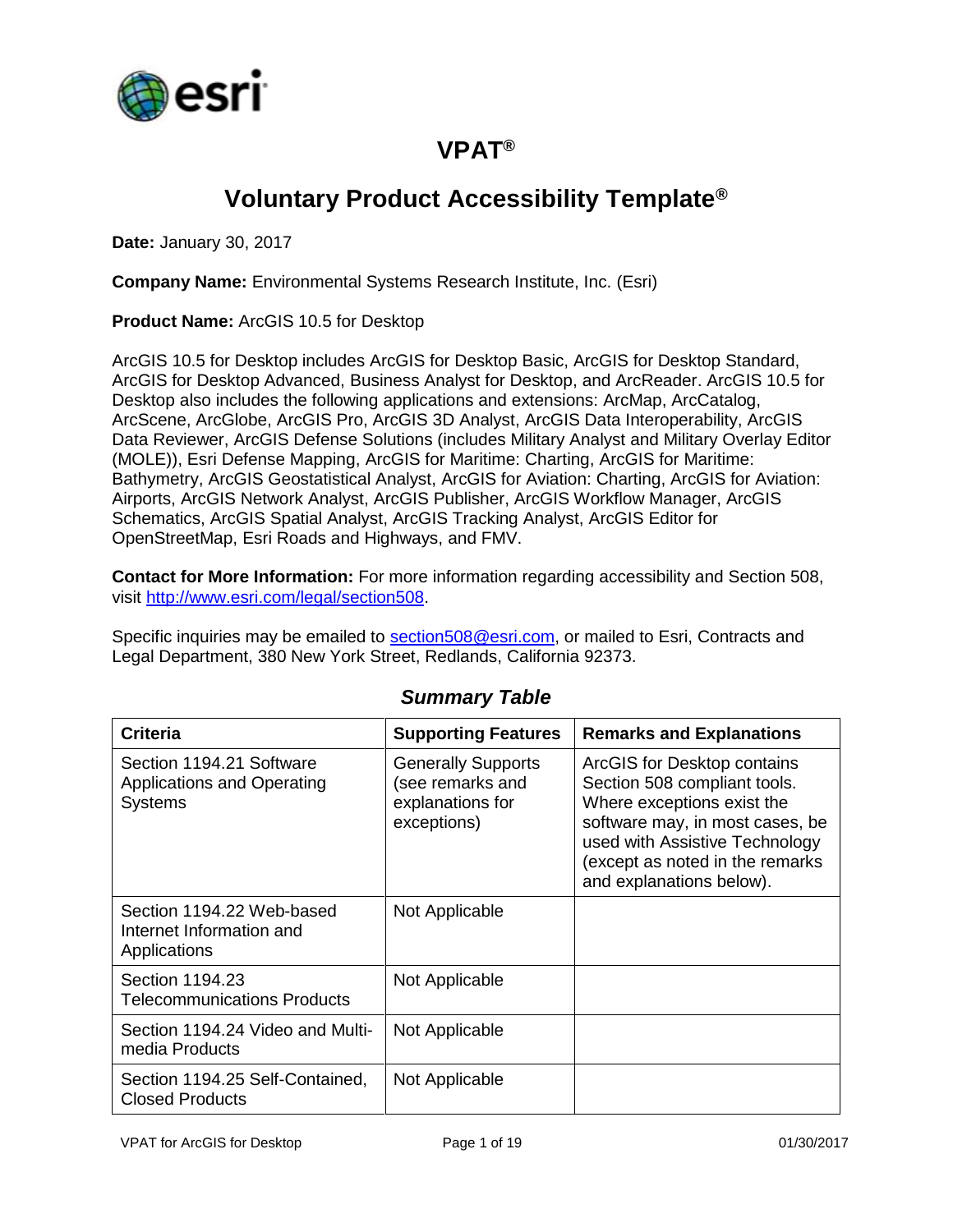| Section 1194.26 Desktop and<br><b>Portable Computers</b>  | Not Applicable                                                                   |                                            |
|-----------------------------------------------------------|----------------------------------------------------------------------------------|--------------------------------------------|
| Section 1194.31 Functional<br>Performance Criteria        | <b>Generally Supports</b><br>(see remarks and<br>explanations for<br>exceptions) | See the remarks and<br>explanations below. |
| Section 1194.41 Information,<br>Documentation and Support | <b>Supports</b>                                                                  | See the remarks and<br>explanations below. |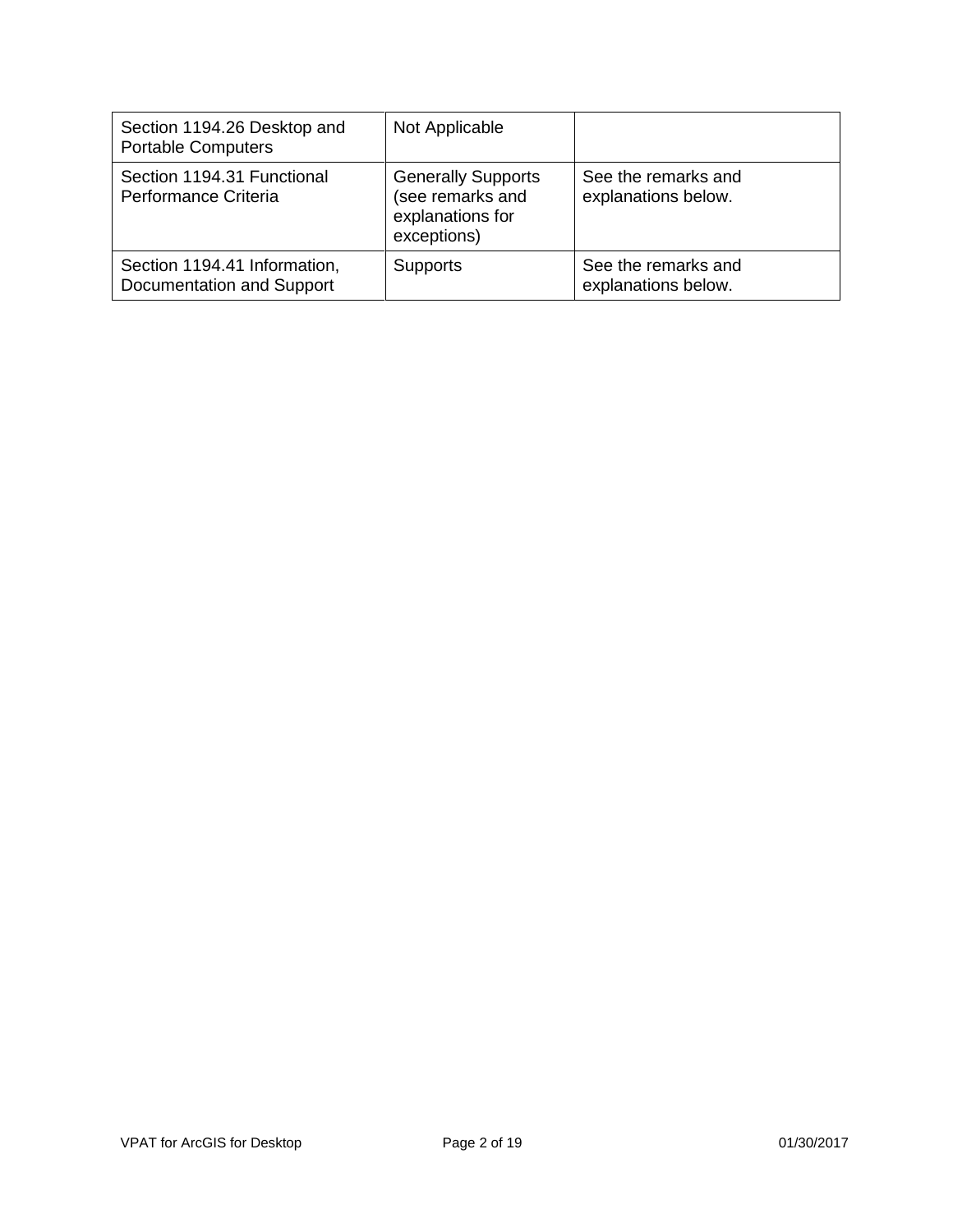| <b>Criteria</b>                                                                                                                                                                                                                                                                                                                                                                                                                                                                                                                                                                                         | <b>Supporting Features</b>                                           | <b>Remarks and Explanations</b>                                                                                                                                                                                                                                                                                                                                                                                                                                                         |
|---------------------------------------------------------------------------------------------------------------------------------------------------------------------------------------------------------------------------------------------------------------------------------------------------------------------------------------------------------------------------------------------------------------------------------------------------------------------------------------------------------------------------------------------------------------------------------------------------------|----------------------------------------------------------------------|-----------------------------------------------------------------------------------------------------------------------------------------------------------------------------------------------------------------------------------------------------------------------------------------------------------------------------------------------------------------------------------------------------------------------------------------------------------------------------------------|
| (a) When software is designed to<br>run on a system that has a<br>keyboard, product functions shall<br>be executable from a keyboard<br>where the function itself or the<br>result of performing a function<br>can be discerned textually.                                                                                                                                                                                                                                                                                                                                                              | Supports with<br>Exceptions                                          | Not all dialogs provide access<br>through keyboard equivalent.<br>Some geoprocessing dialogs do<br>not let the user "tab" through the<br>options on the dialogs from the<br>keyboard. The mouse must be<br>used.                                                                                                                                                                                                                                                                        |
|                                                                                                                                                                                                                                                                                                                                                                                                                                                                                                                                                                                                         |                                                                      | Note: Keyboard alternatives are<br>required only when the function<br>or the result of performing a<br>function can be represented with<br>words. ArcGIS for Desktop<br>contains geographic information<br>system (GIS) technology that<br>captures, manages, and<br>analyzes data through digital<br>maps. Many GIS functions (such<br>as drawing lines on the screen)<br>cannot be represented with<br>words and, therefore, no<br>keyboard equivalent exists for<br>these functions. |
| (b) Applications shall not disrupt<br>or disable activated features of<br>other products that are identified<br>as accessibility features, where<br>those features are developed and<br>documented according to<br>industry standards. Applications<br>also shall not disrupt or disable<br>activated features of any<br>operating system that are<br>identified as accessibility features<br>where the application<br>programming interface for those<br>accessibility features has been<br>documented by the manufacturer<br>of the operating system and is<br>available to the product<br>developer. | <b>Supports</b>                                                      |                                                                                                                                                                                                                                                                                                                                                                                                                                                                                         |
| (c) A well-defined on-screen<br>indication of the current focus<br>shall be provided that moves<br>among interactive interface<br>elements as the input focus                                                                                                                                                                                                                                                                                                                                                                                                                                           | Supports when<br>combined with<br>compatible Assistive<br>Technology |                                                                                                                                                                                                                                                                                                                                                                                                                                                                                         |

*Section 1194.21 Software Applications and Operating Systems – Detail*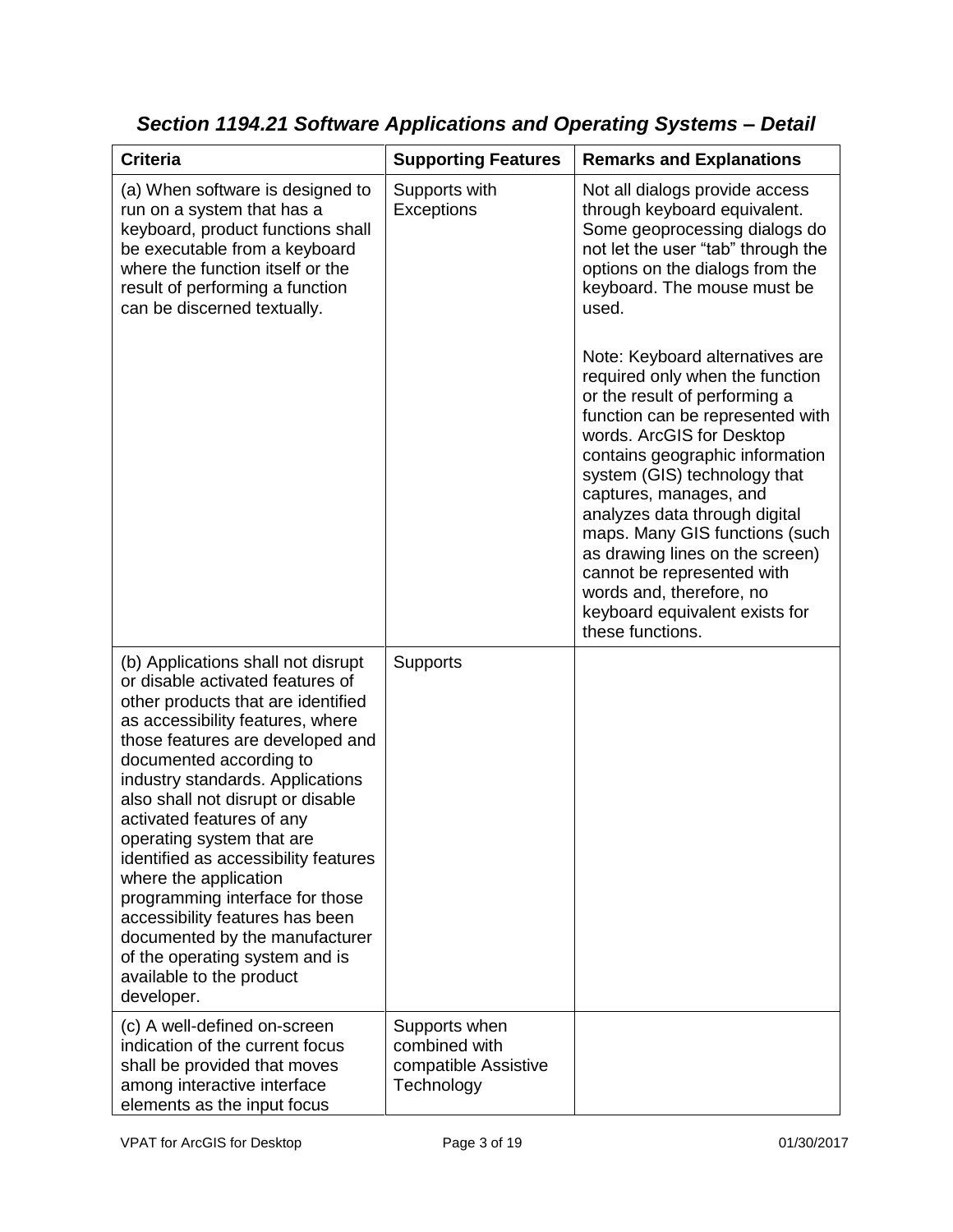| changes. The focus shall be<br>programmatically exposed so<br>that Assistive Technology can<br>track focus and focus changes.                                                                                                                                                                              |                             |                                                                                                                                                                                                                                                                          |
|------------------------------------------------------------------------------------------------------------------------------------------------------------------------------------------------------------------------------------------------------------------------------------------------------------|-----------------------------|--------------------------------------------------------------------------------------------------------------------------------------------------------------------------------------------------------------------------------------------------------------------------|
| (d) Sufficient information about a<br>user interface element including<br>the identity, operation and state<br>of the element shall be available<br>to Assistive Technology. When<br>an image represents a program<br>element, the information<br>conveyed by the image must also<br>be available in text. | Supports with<br>Exceptions | Because of the dynamic and<br>customizable nature of the items<br>in the ArcGIS for Desktop,<br>applications do not provide<br>sufficient information about the<br>user interface elements to be<br>reliably used with some<br>Assistive Technology (e.g.,<br>narrator). |
| (e) When bitmap images are<br>used to identify controls, status<br>indicators, or other programmatic<br>elements, the meaning assigned<br>to those images shall be<br>consistent throughout an<br>application's performance.                                                                               | Supports                    |                                                                                                                                                                                                                                                                          |
| (f) Textual information shall be<br>provided through operating<br>system functions for displaying<br>text. The minimum information<br>that shall be made available is<br>text content, text input caret<br>location, and text attributes.                                                                  | <b>Supports</b>             |                                                                                                                                                                                                                                                                          |
| (g) Applications shall not override<br>user selected contrast and color<br>selections and other individual<br>display attributes.                                                                                                                                                                          | Supports with<br>Exceptions | The Tables environment of the<br><b>ArcGIS for Desktop Applications</b><br>does not use the system<br>settings for font properties.<br>However, the font used in the<br>Tables environment can be<br>reset from within the application<br><i>itself.</i>                 |
|                                                                                                                                                                                                                                                                                                            |                             | Map displays are based upon<br>the contrast and color selections<br>of the map author and not the<br>end user of the application.                                                                                                                                        |
|                                                                                                                                                                                                                                                                                                            |                             | The color of Map Tips text<br>cannot be changed via global<br>setting or through application<br>setting and remains black.                                                                                                                                               |
| (h) When animation is displayed,<br>the information shall be                                                                                                                                                                                                                                               | <b>Supports</b>             |                                                                                                                                                                                                                                                                          |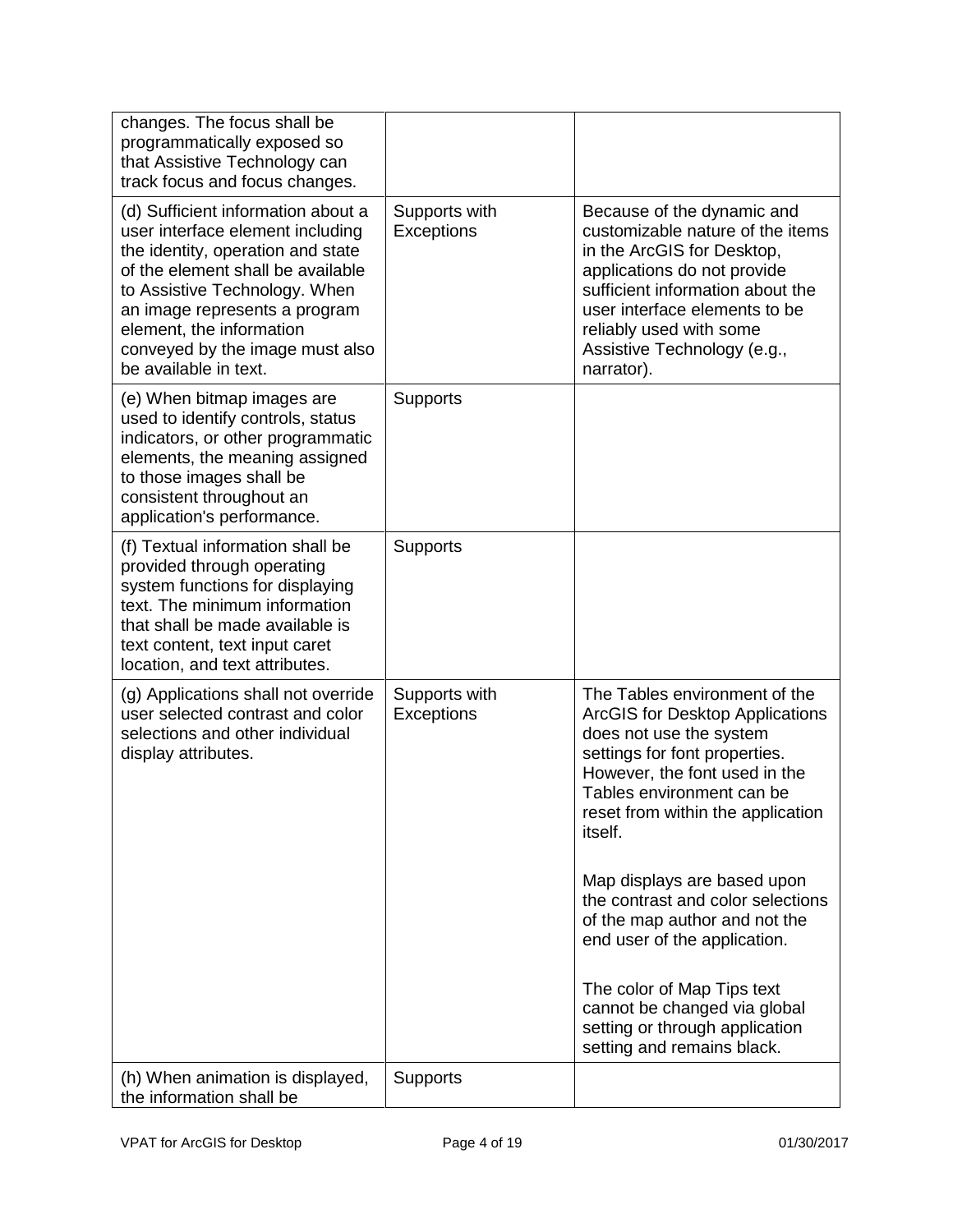| displayable in at least one non-<br>animated presentation mode at<br>the option of the user.                                                                                                                                                                        |                 |  |
|---------------------------------------------------------------------------------------------------------------------------------------------------------------------------------------------------------------------------------------------------------------------|-----------------|--|
| (i) Color coding shall not be used<br>as the only means of conveying<br>information, indicating an action,<br>prompting a response, or<br>distinguishing a visual element.                                                                                          | <b>Supports</b> |  |
| (j) When a product permits a user<br>to adjust color and contrast<br>settings, a variety of color<br>selections capable of producing a<br>range of contrast levels shall be<br>provided.                                                                            | <b>Supports</b> |  |
| (k) Software shall not use<br>flashing or blinking text, objects,<br>or other elements having a flash<br>or blink frequency greater than 2<br>Hz and lower than 55 Hz.                                                                                              | <b>Supports</b> |  |
| (I) When electronic forms are<br>used, the form shall allow people<br>using Assistive Technology to<br>access the information, field<br>elements, and functionality<br>required for completion and<br>submission of the form, including<br>all directions and cues. | <b>Supports</b> |  |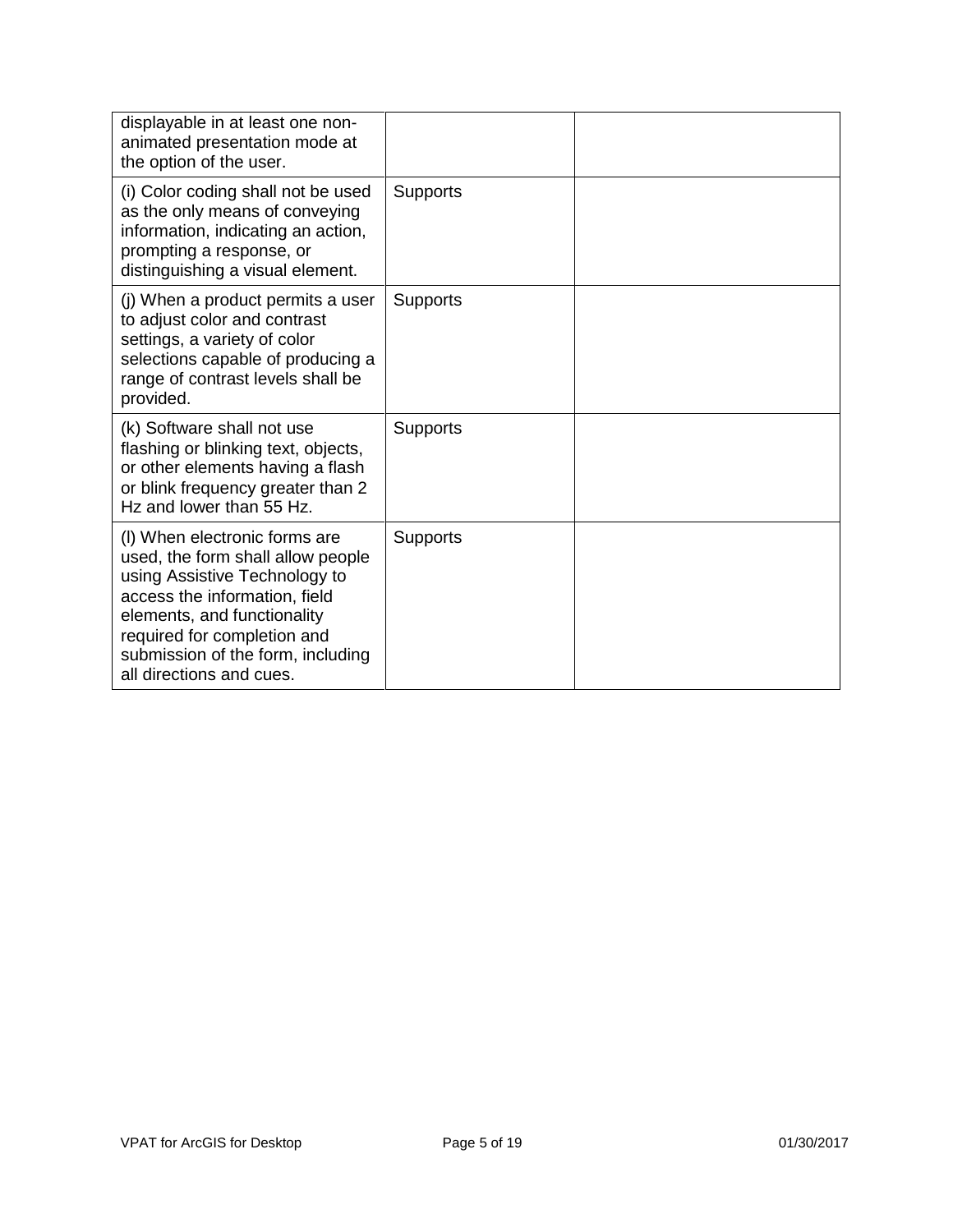| <b>Criteria</b>                                                                                                                                                              | <b>Supporting Features</b> | <b>Remarks and Explanations</b> |
|------------------------------------------------------------------------------------------------------------------------------------------------------------------------------|----------------------------|---------------------------------|
| (a) A text equivalent for every<br>non-text element shall be<br>provided (e.g., via "alt",<br>"longdesc", or in element<br>content).                                         | Not Applicable             |                                 |
| (b) Equivalent alternatives for any<br>multimedia presentation shall be<br>synchronized with the<br>presentation.                                                            | Not Applicable             |                                 |
| (c) Web pages shall be designed<br>so that all information conveyed<br>with color is also available<br>without color, for example from<br>context or markup.                 | Not Applicable             |                                 |
| (d) Documents shall be<br>organized so they are readable<br>without requiring an associated<br>style sheet.                                                                  | Not Applicable             |                                 |
| (e) Redundant text links shall be<br>provided for each active region of<br>a server-side image map.                                                                          | Not Applicable             |                                 |
| (f) Client-side image maps shall<br>be provided instead of server-<br>side image maps except where<br>the regions cannot be defined<br>with an available geometric<br>shape. | Not Applicable             |                                 |
| (g) Row and column headers<br>shall be identified for data tables.                                                                                                           | Not Applicable             |                                 |
| (h) Markup shall be used to<br>associate data cells and header<br>cells for data tables that have two<br>or more logical levels of row or<br>column headers.                 | Not Applicable             |                                 |
| (i) Frames shall be titled with text<br>that facilitates frame identification<br>and navigation.                                                                             | Not Applicable             |                                 |
| (j) Pages shall be designed to<br>avoid causing the screen to<br>flicker with a frequency greater<br>than 2 Hz and lower than 55 Hz.                                         | Not Applicable             |                                 |

*Section 1194.22 Web-based Internet Information and Applications – Detail*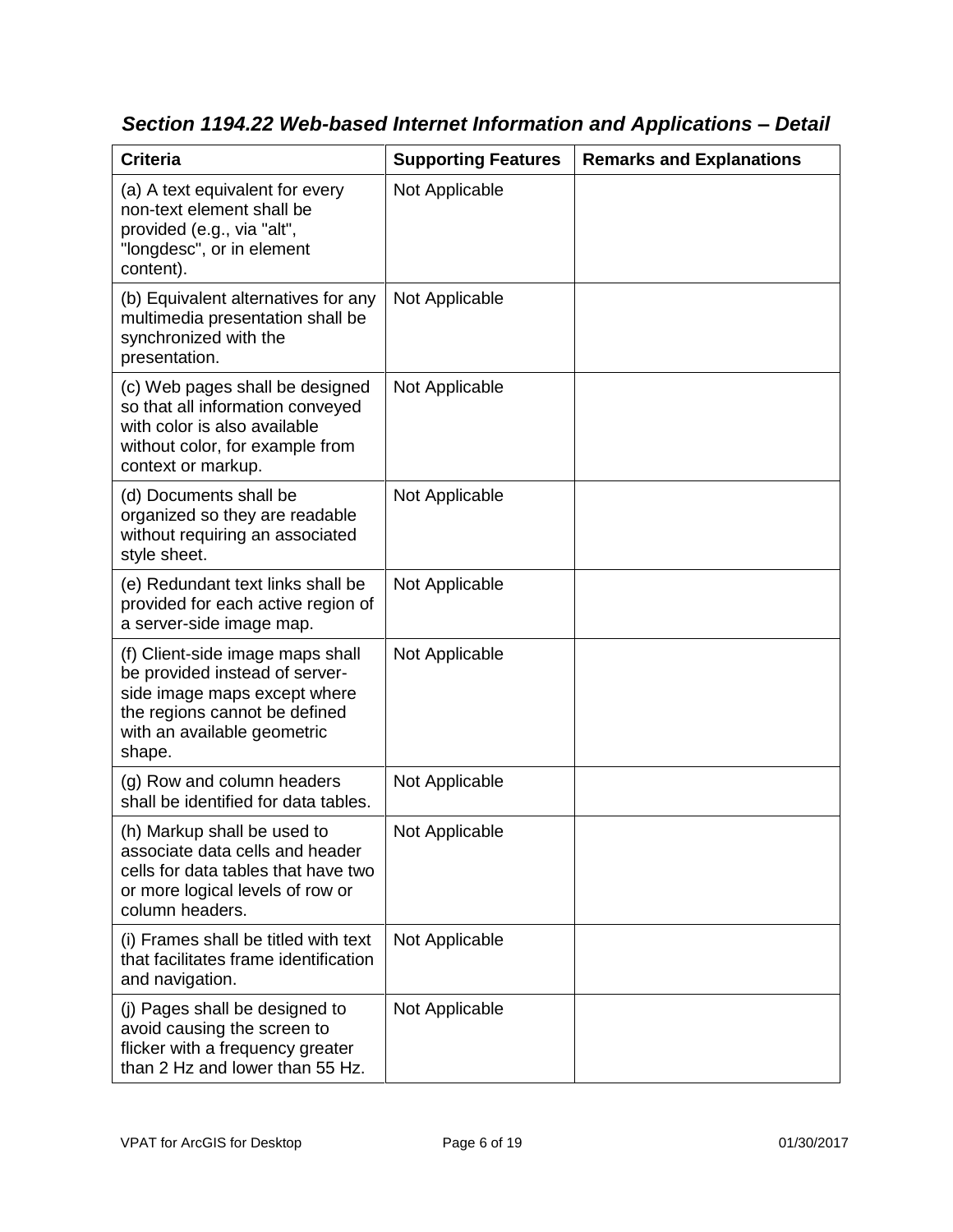| (k) A text-only page, with<br>equivalent information or<br>functionality, shall be provided to<br>make a web site comply with the<br>provisions of this part, when<br>compliance cannot be<br>accomplished in any other way.<br>The content of the text-only page<br>shall be updated whenever the<br>primary page changes. | Not Applicable |  |
|-----------------------------------------------------------------------------------------------------------------------------------------------------------------------------------------------------------------------------------------------------------------------------------------------------------------------------|----------------|--|
| (I) When pages utilize scripting<br>languages to display content, or<br>to create interface elements, the<br>information provided by the script<br>shall be identified with functional<br>text that can be read by Assistive<br>Technology.                                                                                 | Not Applicable |  |
| (m) When a web page requires<br>that an applet, plug-in or other<br>application be present on the<br>client system to interpret page<br>content, the page must provide a<br>link to a plug-in or applet that<br>complies with $§1194.21(a)$<br>through (I).                                                                 | Not Applicable |  |
| (n) When electronic forms are<br>designed to be completed on-<br>line, the form shall allow people<br>using Assistive Technology to<br>access the information, field<br>elements, and functionality<br>required for completion and<br>submission of the form, including<br>all directions and cues.                         | Not Applicable |  |
| (o) A method shall be provided<br>that permits users to skip<br>repetitive navigation links.                                                                                                                                                                                                                                | Not Applicable |  |
| (p) When a timed response is<br>required, the user shall be alerted<br>and given sufficient time to<br>indicate more time is required.                                                                                                                                                                                      | Not Applicable |  |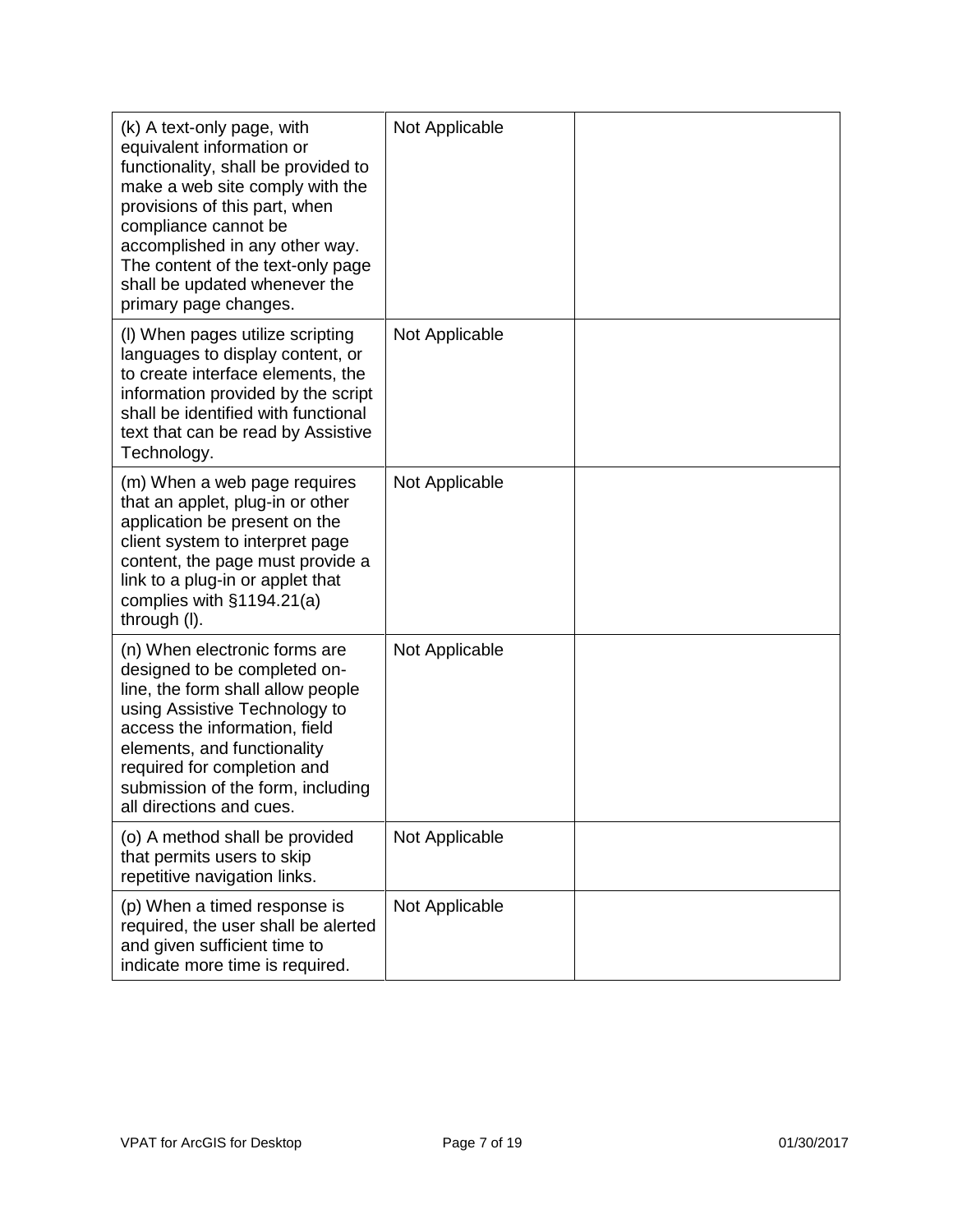| <b>Criteria</b>                                                                                                                                                                                                                                                                                                                                                       | <b>Supporting Features</b> | <b>Remarks and Explanations</b> |
|-----------------------------------------------------------------------------------------------------------------------------------------------------------------------------------------------------------------------------------------------------------------------------------------------------------------------------------------------------------------------|----------------------------|---------------------------------|
| (a) Telecommunications products<br>or systems which provide a<br>function allowing voice<br>communication and which do not<br>themselves provide a TTY<br>functionality shall provide a<br>standard non-acoustic<br>connection point for TTYs.<br>Microphones shall be capable of<br>being turned on and off to allow<br>the user to intermix speech with<br>TTY use. | Not Applicable             |                                 |
| (b) Telecommunications products<br>which include voice<br>communication functionality shall<br>support all commonly used cross-<br>manufacturer non-proprietary<br>standard TTY signal protocols.                                                                                                                                                                     | Not Applicable             |                                 |
| (c) Voice mail, auto-attendant,<br>and interactive voice response<br>telecommunications systems<br>shall be usable by TTY users<br>with their TTYs.                                                                                                                                                                                                                   | Not Applicable             |                                 |
| (d) Voice mail, messaging, auto-<br>attendant, and interactive voice<br>response telecommunications<br>systems that require a response<br>from a user within a time interval,<br>shall give an alert when the time<br>interval is about to run out, and<br>shall provide sufficient time for<br>the user to indicate more time is<br>required.                        | Not Applicable             |                                 |
| (e) Where provided, caller<br>identification and similar<br>telecommunications functions<br>shall also be available for users<br>of TTYs, and for users who<br>cannot see displays.                                                                                                                                                                                   | Not Applicable             |                                 |
| (f) For transmitted voice signals,<br>telecommunications products<br>shall provide a gain adjustable up<br>to a minimum of 20 dB. For<br>incremental volume control, at                                                                                                                                                                                               | Not Applicable             |                                 |

### *Section 1194.23 Telecommunications Products – Detail*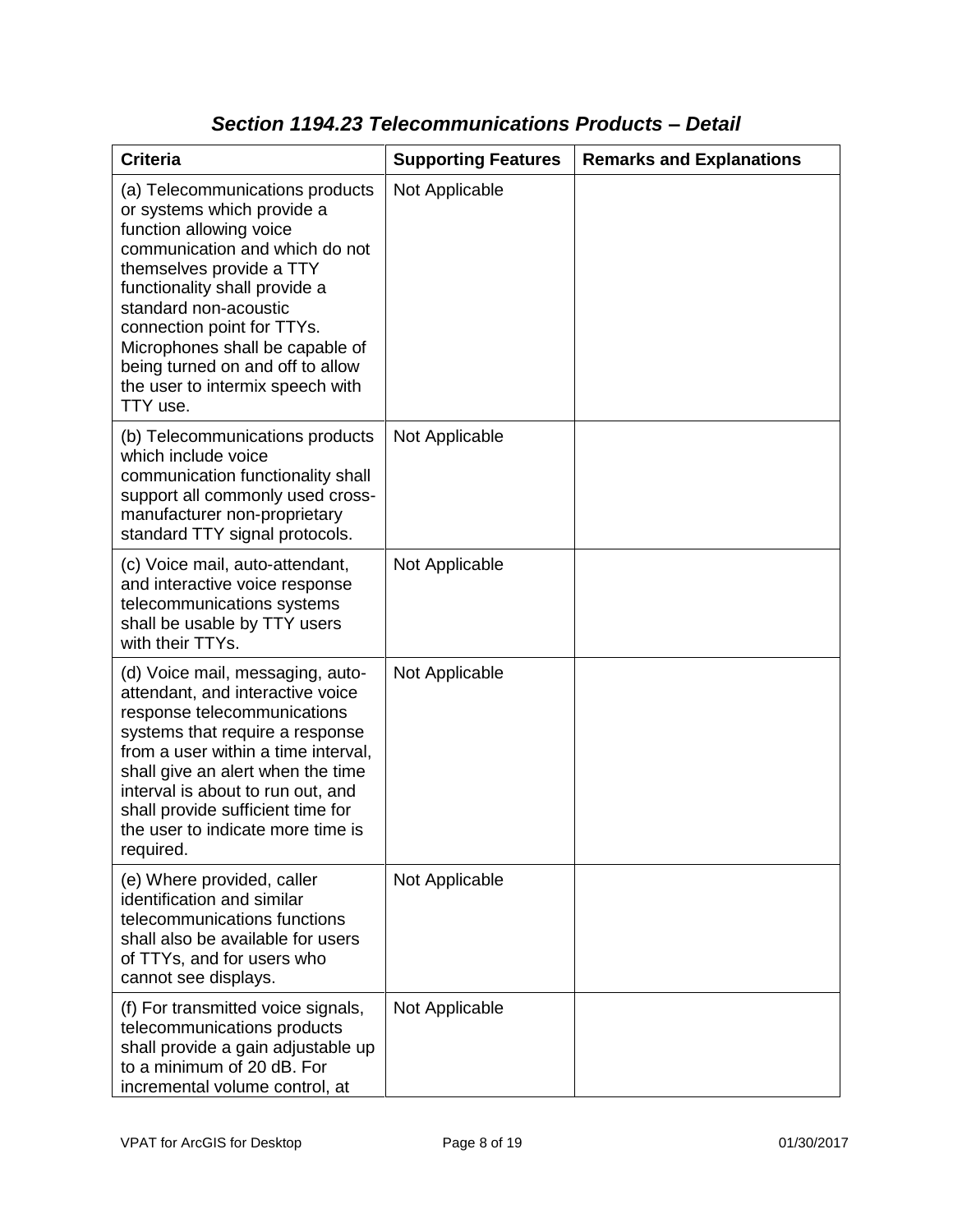| least one intermediate step of 12<br>dB of gain shall be provided.                                                                                                                                                                                                                                                                                                                                                                                                                                                   |                |  |
|----------------------------------------------------------------------------------------------------------------------------------------------------------------------------------------------------------------------------------------------------------------------------------------------------------------------------------------------------------------------------------------------------------------------------------------------------------------------------------------------------------------------|----------------|--|
| (g) If the telecommunications<br>product allows a user to adjust<br>the receive volume, a function<br>shall be provided to automatically<br>reset the volume to the default<br>level after every use.                                                                                                                                                                                                                                                                                                                | Not Applicable |  |
| (h) Where a telecommunications<br>product delivers output by an<br>audio transducer which is<br>normally held up to the ear, a<br>means for effective magnetic<br>wireless coupling to hearing<br>technologies shall be provided.                                                                                                                                                                                                                                                                                    | Not Applicable |  |
| (i) Interference to hearing<br>technologies (including hearing<br>aids, cochlear implants, and<br>assistive listening devices) shall<br>be reduced to the lowest possible<br>level that allows a user of hearing<br>technologies to utilize the<br>telecommunications product.                                                                                                                                                                                                                                       | Not Applicable |  |
| (i) Products that transmit or<br>conduct information or<br>communication, shall pass<br>through cross-manufacturer, non-<br>proprietary, industry-standard<br>codes, translation protocols,<br>formats or other information<br>necessary to provide the<br>information or communication in<br>a usable format. Technologies<br>which use encoding, signal<br>compression, format<br>transformation, or similar<br>techniques shall not remove<br>information needed for access or<br>shall restore it upon delivery. | Not Applicable |  |
| (k)(1) Products which have<br>mechanically operated controls<br>or keys shall comply with the<br>following: Controls and Keys<br>shall be tactilely discernible<br>without activating the controls or<br>keys.                                                                                                                                                                                                                                                                                                       | Not Applicable |  |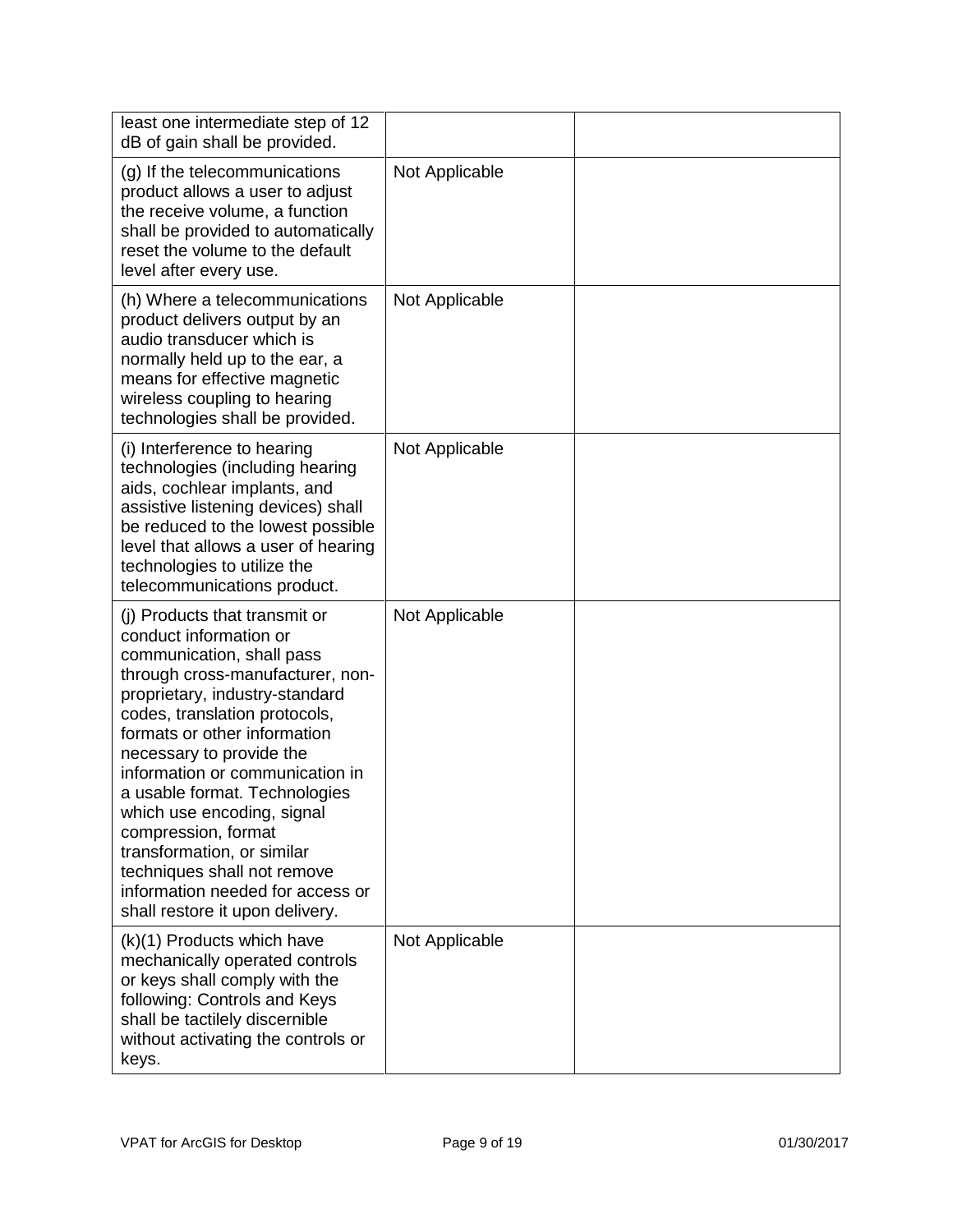| $(k)(2)$ Products which have<br>mechanically operated controls<br>or keys shall comply with the<br>following: Controls and Keys<br>shall be operable with one hand<br>and shall not require tight<br>grasping, pinching, twisting of the<br>wrist. The force required to<br>activate controls and keys shall<br>be 5 lbs. (22.2N) maximum. |                |  |
|--------------------------------------------------------------------------------------------------------------------------------------------------------------------------------------------------------------------------------------------------------------------------------------------------------------------------------------------|----------------|--|
| (k)(3) Products which have<br>mechanically operated controls<br>or keys shall comply with the<br>following: If key repeat is<br>supported, the delay before<br>repeat shall be adjustable to at<br>least 2 seconds. Key repeat rate<br>shall be adjustable to 2 seconds<br>per character.                                                  | Not Applicable |  |
| $(k)(4)$ Products which have<br>mechanically operated controls<br>or keys shall comply with the<br>following: The status of all locking<br>or toggle controls or keys shall be<br>visually discernible, and<br>discernible either through touch<br>or sound.                                                                               | Not Applicable |  |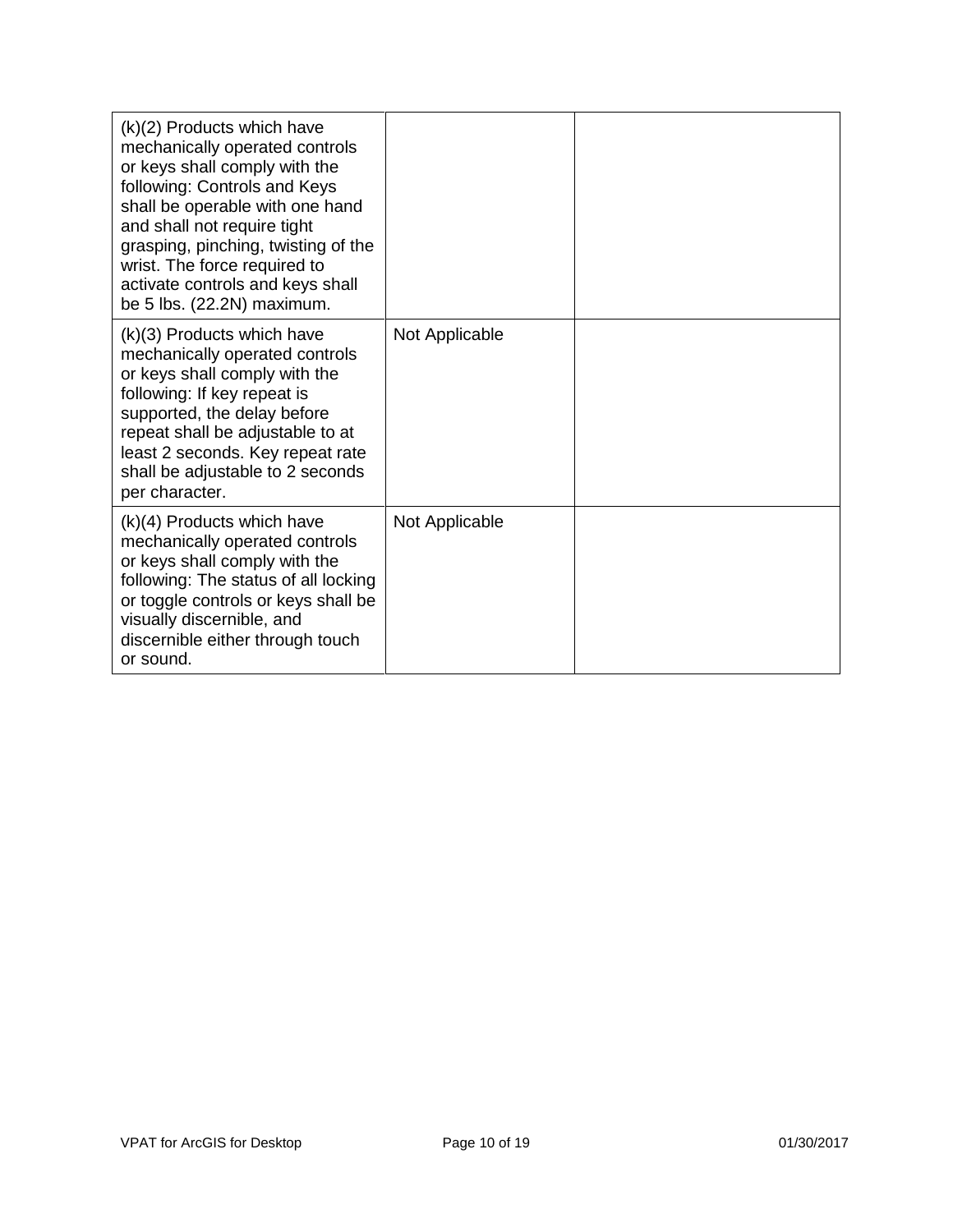| <b>Criteria</b>                                                                                                                                                                                                                                                                                                                                                                                                                                                                                                                                                                                                                                                                                                                                                                                                                                                                                                                                                           | <b>Supporting Features</b> | <b>Remarks and Explanations</b> |
|---------------------------------------------------------------------------------------------------------------------------------------------------------------------------------------------------------------------------------------------------------------------------------------------------------------------------------------------------------------------------------------------------------------------------------------------------------------------------------------------------------------------------------------------------------------------------------------------------------------------------------------------------------------------------------------------------------------------------------------------------------------------------------------------------------------------------------------------------------------------------------------------------------------------------------------------------------------------------|----------------------------|---------------------------------|
| a) All analog television displays<br>13 inches and larger, and<br>computer equipment that<br>includes analog television<br>receiver or display circuitry, shall<br>be equipped with caption<br>decoder circuitry which<br>appropriately receives, decodes,<br>and displays closed captions<br>from broadcast, cable, videotape,<br>and DVD signals. As soon as<br>practicable, but not later than<br>July 1, 2002, widescreen digital<br>television (DTV) displays<br>measuring at least 7.8 inches<br>vertically, DTV sets with<br>conventional displays measuring<br>at least 13 inches vertically, and<br>stand-alone DTV tuners, whether<br>or not they are marketed with<br>display screens, and computer<br>equipment that includes DTV<br>receiver or display circuitry, shall<br>be equipped with caption<br>decoder circuitry which<br>appropriately receives, decodes,<br>and displays closed captions<br>from broadcast, cable, videotape,<br>and DVD signals. | Not Applicable             |                                 |
| (b) Television tuners, including<br>tuner cards for use in computers,<br>shall be equipped with secondary<br>audio program playback circuitry.                                                                                                                                                                                                                                                                                                                                                                                                                                                                                                                                                                                                                                                                                                                                                                                                                            | Not Applicable             |                                 |
| (c) All training and informational<br>video and multimedia productions<br>which support the agency's<br>mission, regardless of format,<br>that contain speech or other<br>audio information necessary for<br>the comprehension of the<br>content, shall be open or closed<br>captioned.                                                                                                                                                                                                                                                                                                                                                                                                                                                                                                                                                                                                                                                                                   | Not Applicable             |                                 |
| (d) All training and informational<br>video and multimedia productions<br>which support the agency's<br>mission, regardless of format,                                                                                                                                                                                                                                                                                                                                                                                                                                                                                                                                                                                                                                                                                                                                                                                                                                    | Not Applicable             |                                 |

### *Section 1194.24 Video and Multi-media Products – Detail*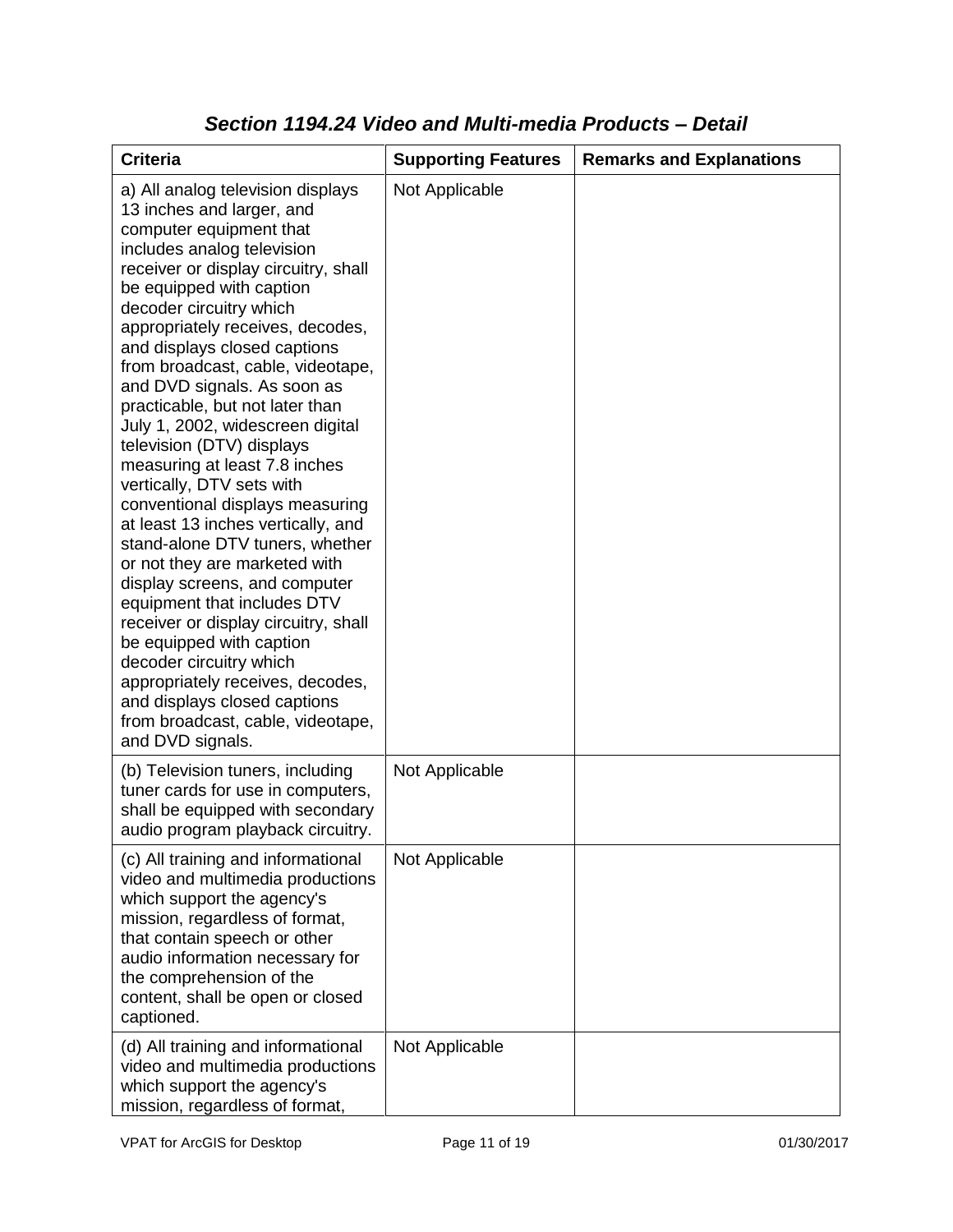| that contain visual information<br>necessary for the comprehension<br>of the content, shall be audio<br>described.                    |                |  |
|---------------------------------------------------------------------------------------------------------------------------------------|----------------|--|
| (e) Display or presentation of<br>alternate text presentation or<br>audio descriptions shall be user-<br>selectable unless permanent. | Not Applicable |  |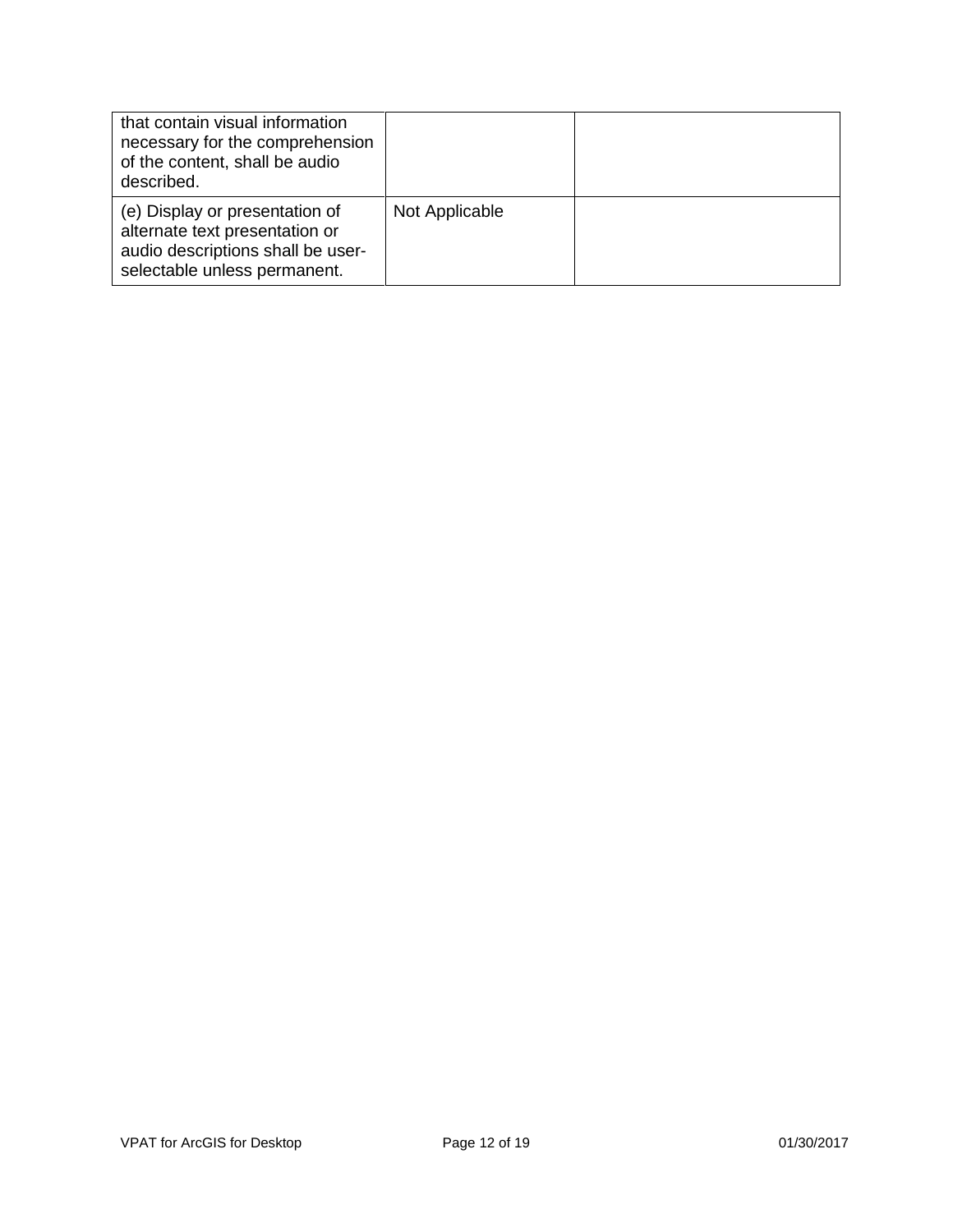## *Section 1194.25 Self-Contained, Closed Products – Detail*

| <b>Criteria</b>                                                                                                                                                                                                                                                                                                                                                                   | <b>Supporting Features</b> | <b>Remarks and Explanations</b> |
|-----------------------------------------------------------------------------------------------------------------------------------------------------------------------------------------------------------------------------------------------------------------------------------------------------------------------------------------------------------------------------------|----------------------------|---------------------------------|
| (a) Self contained products shall<br>be usable by people with<br>disabilities without requiring an<br>end-user to attach Assistive<br>Technology to the product.<br>Personal headsets for private<br>listening are not Assistive<br>Technology.                                                                                                                                   | Not Applicable             |                                 |
| (b) When a timed response is<br>required, the user shall be alerted<br>and given sufficient time to<br>indicate more time is required.                                                                                                                                                                                                                                            | Not Applicable             |                                 |
| (c) Where a product utilizes<br>touchscreens or contact-sensitive<br>controls, an input method shall<br>be provided that complies with<br>§1194.23 (k) (1) through (4).                                                                                                                                                                                                           | Not Applicable             |                                 |
| (d) When biometric forms of user<br>identification or control are used,<br>an alternative form of<br>identification or activation, which<br>does not require the user to<br>possess particular biological<br>characteristics, shall also be<br>provided.                                                                                                                          | Not Applicable             |                                 |
| (e) When products provide<br>auditory output, the audio signal<br>shall be provided at a standard<br>signal level through an industry<br>standard connector that will allow<br>for private listening. The product<br>must provide the ability to<br>interrupt, pause, and restart the<br>audio at any time.                                                                       | Not Applicable             |                                 |
| (f) When products deliver voice<br>output in a public area,<br>incremental volume control shall<br>be provided with output<br>amplification up to a level of at<br>least 65 dB. Where the ambient<br>noise level of the environment is<br>above 45 dB, a volume gain of at<br>least 20 dB above the ambient<br>level shall be user selectable. A<br>function shall be provided to | Not Applicable             |                                 |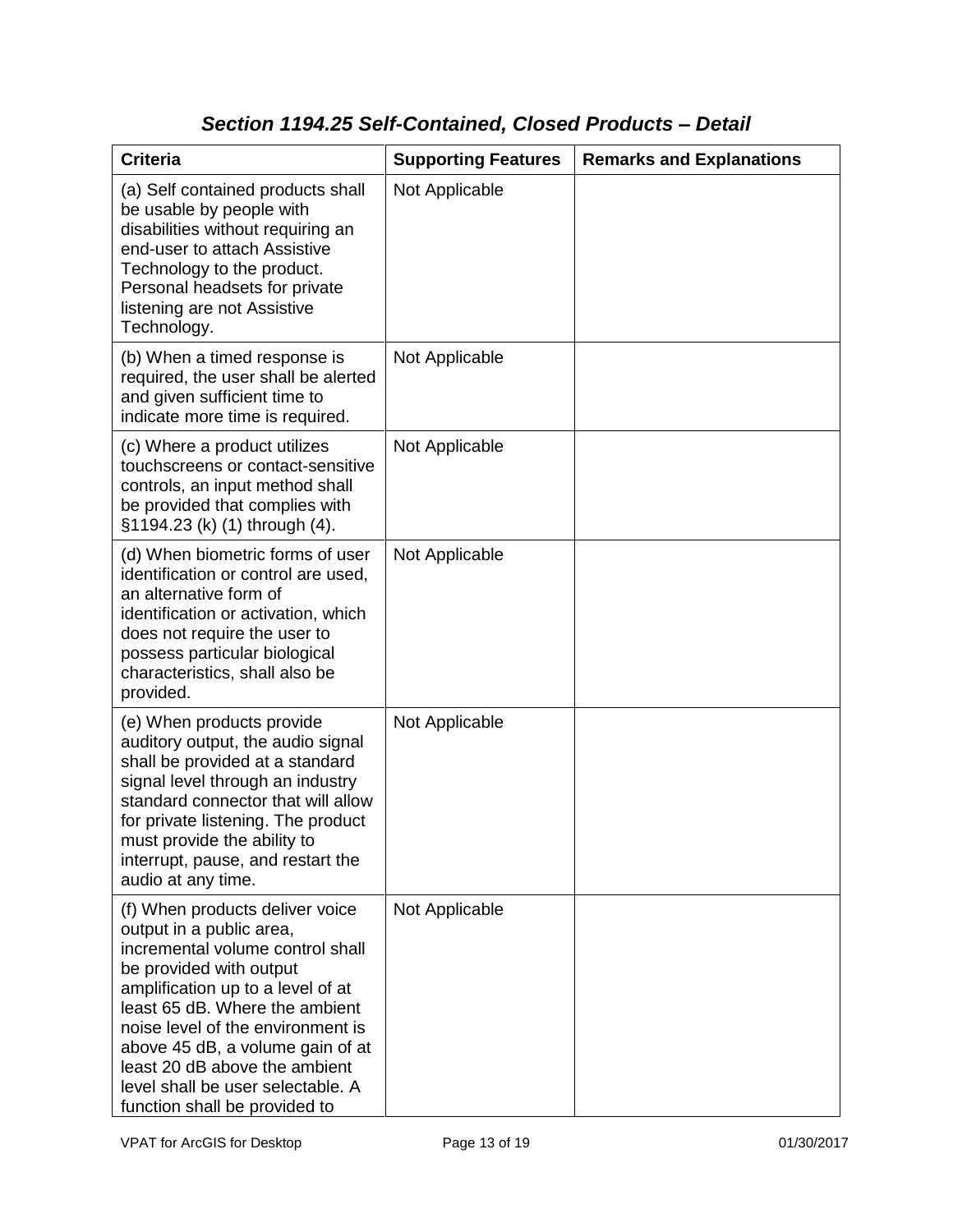| automatically reset the volume to<br>the default level after every use.                                                                                                                                                                                                                                                                                                                                                                                                                                                                                                           |                |  |
|-----------------------------------------------------------------------------------------------------------------------------------------------------------------------------------------------------------------------------------------------------------------------------------------------------------------------------------------------------------------------------------------------------------------------------------------------------------------------------------------------------------------------------------------------------------------------------------|----------------|--|
| (g) Color coding shall not be<br>used as the only means of<br>conveying information, indicating<br>an action, prompting a response,<br>or distinguishing a visual<br>element.                                                                                                                                                                                                                                                                                                                                                                                                     | Not Applicable |  |
| (h) When a product permits a<br>user to adjust color and contrast<br>settings, a range of color<br>selections capable of producing a<br>variety of contrast levels shall be<br>provided.                                                                                                                                                                                                                                                                                                                                                                                          | Not Applicable |  |
| (i) Products shall be designed to<br>avoid causing the screen to<br>flicker with a frequency greater<br>than 2 Hz and lower than 55 Hz.                                                                                                                                                                                                                                                                                                                                                                                                                                           | Not Applicable |  |
| (j) (1) Products which are<br>freestanding, non-portable, and<br>intended to be used in one<br>location and which have operable<br>controls shall comply with the<br>following: The position of any<br>operable control shall be<br>determined with respect to a<br>vertical plane, which is 48 inches<br>in length, centered on the<br>operable control, and at the<br>maximum protrusion of the<br>product within the 48 inch length<br>on products which are<br>freestanding, non-portable, and<br>intended to be used in one<br>location and which have operable<br>controls. | Not Applicable |  |
| $(j)(2)$ Products which are<br>freestanding, non-portable, and<br>intended to be used in one<br>location and which have operable<br>controls shall comply with the<br>following: Where any operable<br>control is 10 inches or less<br>behind the reference plane, the<br>height shall be 54 inches<br>maximum and 15 inches<br>minimum above the floor.                                                                                                                                                                                                                          | Not Applicable |  |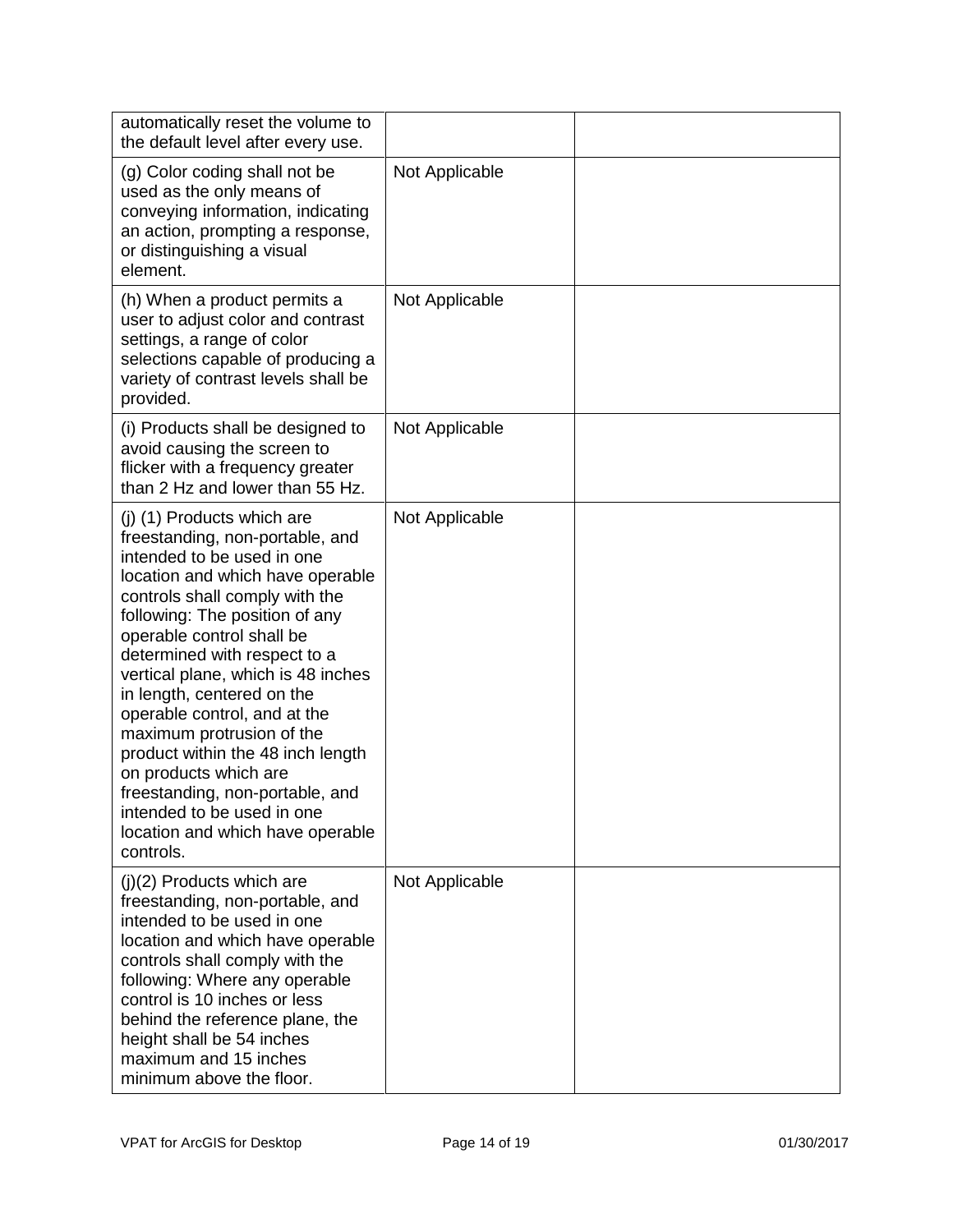| $(i)(3)$ Products which are<br>freestanding, non-portable, and<br>intended to be used in one<br>location and which have operable<br>controls shall comply with the<br>following: Where any operable<br>control is more than 10 inches<br>and not more than 24 inches<br>behind the reference plane, the<br>height shall be 46 inches<br>maximum and 15 inches<br>minimum above the floor. | Not Applicable |  |
|-------------------------------------------------------------------------------------------------------------------------------------------------------------------------------------------------------------------------------------------------------------------------------------------------------------------------------------------------------------------------------------------|----------------|--|
| $(i)(4)$ Products which are<br>freestanding, non-portable, and<br>intended to be used in one<br>location and which have operable<br>controls shall comply with the<br>following: Operable controls shall<br>not be more than 24 inches<br>behind the reference plane.                                                                                                                     | Not Applicable |  |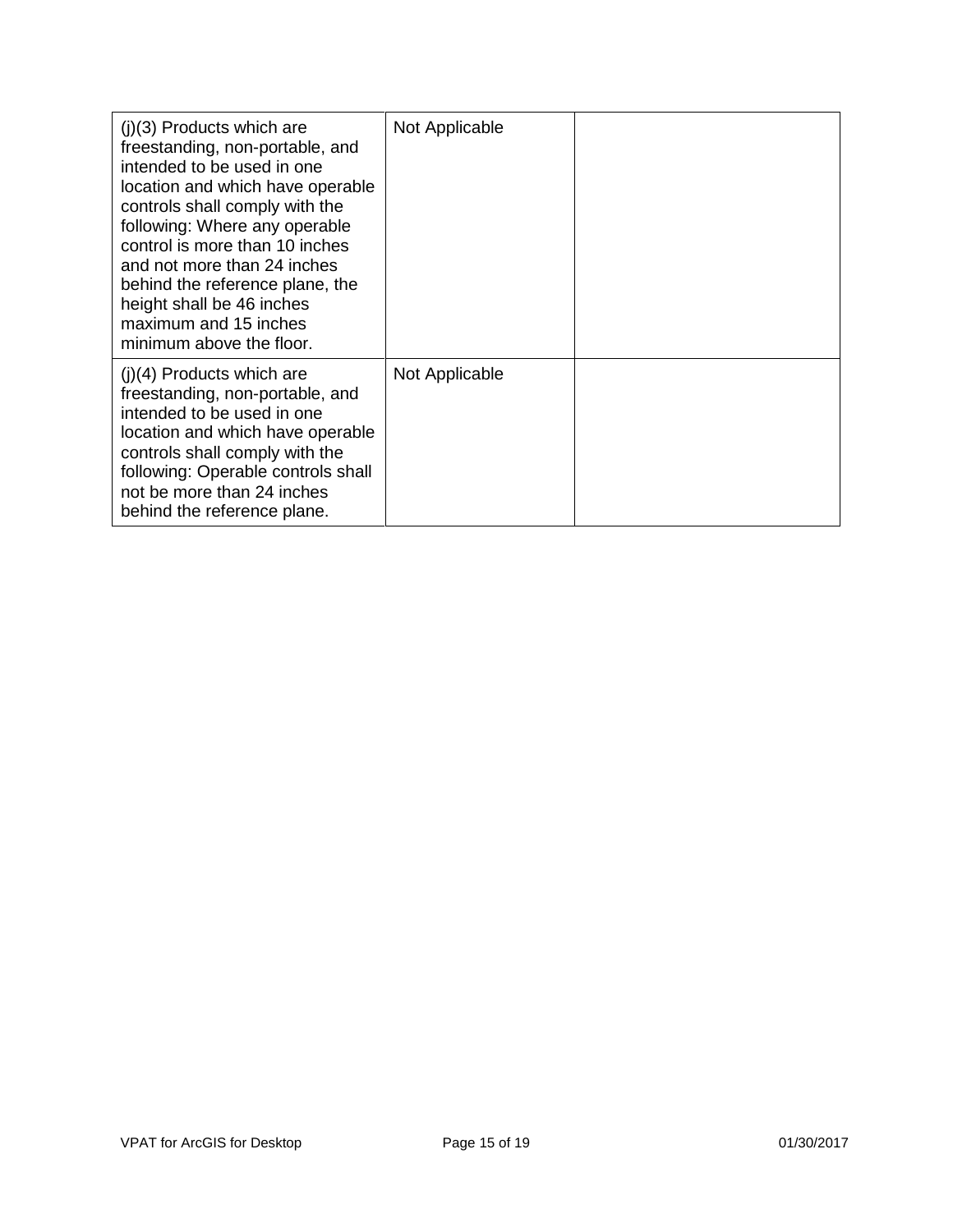| <b>Criteria</b>                                                                                                                                                                                                                                          | <b>Supporting Features</b> | <b>Remarks and Explanations</b> |
|----------------------------------------------------------------------------------------------------------------------------------------------------------------------------------------------------------------------------------------------------------|----------------------------|---------------------------------|
| (a) All mechanically operated<br>controls and keys shall comply<br>with §1194.23 (k) (1) through (4).                                                                                                                                                    | Not Applicable             |                                 |
| (b) If a product utilizes<br>touchscreens or touch-operated<br>controls, an input method shall<br>be provided that complies with<br>§1194.23 (k) (1) through (4).                                                                                        | Not Applicable             |                                 |
| (c) When biometric forms of user<br>identification or control are used,<br>an alternative form of<br>identification or activation, which<br>does not require the user to<br>possess particular biological<br>characteristics, shall also be<br>provided. | Not Applicable             |                                 |
| (d) Where provided, at least one<br>of each type of expansion slots,<br>ports and connectors shall<br>comply with publicly available<br>industry standards.                                                                                              | Not Applicable             |                                 |

# *Section 1194.26 Desktop and Portable Computers – Detail*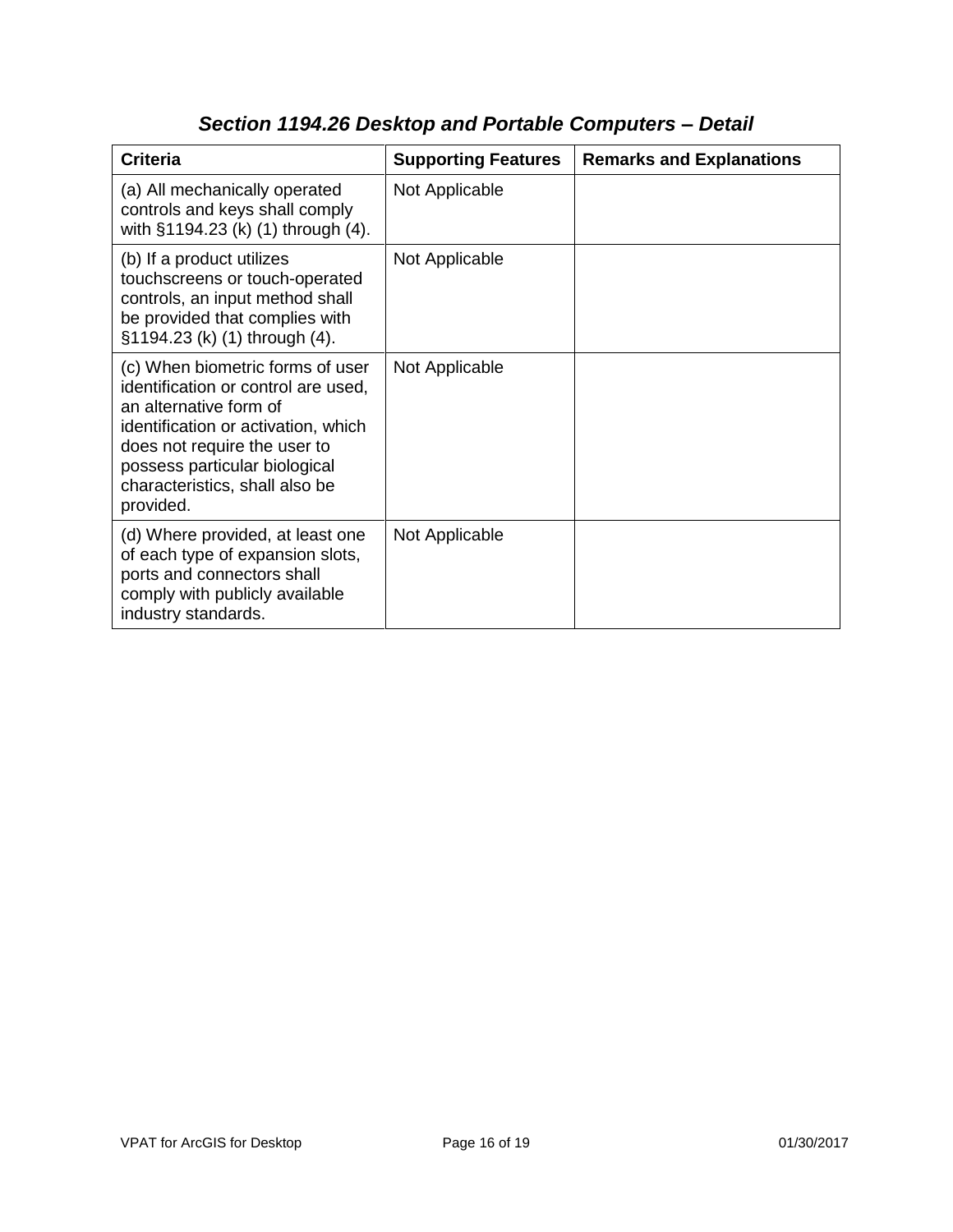| <b>Criteria</b>                                                                                                                                                                                                                                                                                                                        | <b>Supporting Features</b>                                           | <b>Remarks and Explanations</b>                                                                                                                                                                                                                                   |
|----------------------------------------------------------------------------------------------------------------------------------------------------------------------------------------------------------------------------------------------------------------------------------------------------------------------------------------|----------------------------------------------------------------------|-------------------------------------------------------------------------------------------------------------------------------------------------------------------------------------------------------------------------------------------------------------------|
| (a) At least one mode of<br>operation and information<br>retrieval that does not require<br>user vision shall be provided, or<br>support for Assistive Technology<br>used by people who are blind or<br>visually impaired shall be<br>provided.                                                                                        | Supports when<br>combined with<br>compatible Assistive<br>Technology | ArcGIS for Desktop may be<br>used with Assistive Technology,<br>however, some aspects of a<br>geographic information system<br>(GIS) or a digital map are<br>inherently visual/graphical and<br>cannot be adequately<br>represented with Assistive<br>Technology. |
| (b) At least one mode of<br>operation and information<br>retrieval that does not require<br>visual acuity greater than 20/70<br>shall be provided in audio and<br>enlarged print output working<br>together or independently, or<br>support for Assistive Technology<br>used by people who are visually<br>impaired shall be provided. | Supports when<br>combined with<br>compatible Assistive<br>Technology | ArcGIS for Desktop may be<br>used with Assistive Technology,<br>however, some aspects of a<br>geographic information system<br>(GIS) or a digital map are<br>inherently visual/graphical and<br>cannot be adequately<br>represented with Assistive<br>Technology. |
| (c) At least one mode of<br>operation and information<br>retrieval that does not require<br>user hearing shall be provided, or<br>support for Assistive Technology<br>used by people who are deaf or<br>hard of hearing shall be provided.                                                                                             | <b>Supports</b>                                                      | There is no reliance on hearing<br>to operate.                                                                                                                                                                                                                    |
| (d) Where audio information is<br>important for the use of a<br>product, at least one mode of<br>operation and information<br>retrieval shall be provided in an<br>enhanced auditory fashion, or<br>support for assistive hearing<br>devices shall be provided.                                                                        | Not Applicable                                                       | There is no reliance on hearing<br>to operate.                                                                                                                                                                                                                    |
| (e) At least one mode of<br>operation and information<br>retrieval that does not require<br>user speech shall be provided, or<br>support for Assistive Technology<br>used by people with disabilities<br>shall be provided.                                                                                                            | <b>Supports</b>                                                      | There is no reliance on speech<br>to operate.                                                                                                                                                                                                                     |
| (f) At least one mode of operation<br>and information retrieval that<br>does not require fine motor<br>control or simultaneous actions                                                                                                                                                                                                 | <b>Supports</b>                                                      | Operation and information<br>retrieval is dependent on<br>operating system settings and<br>configurations. The software                                                                                                                                           |

*Section 1194.31 Functional Performance Criteria – Detail*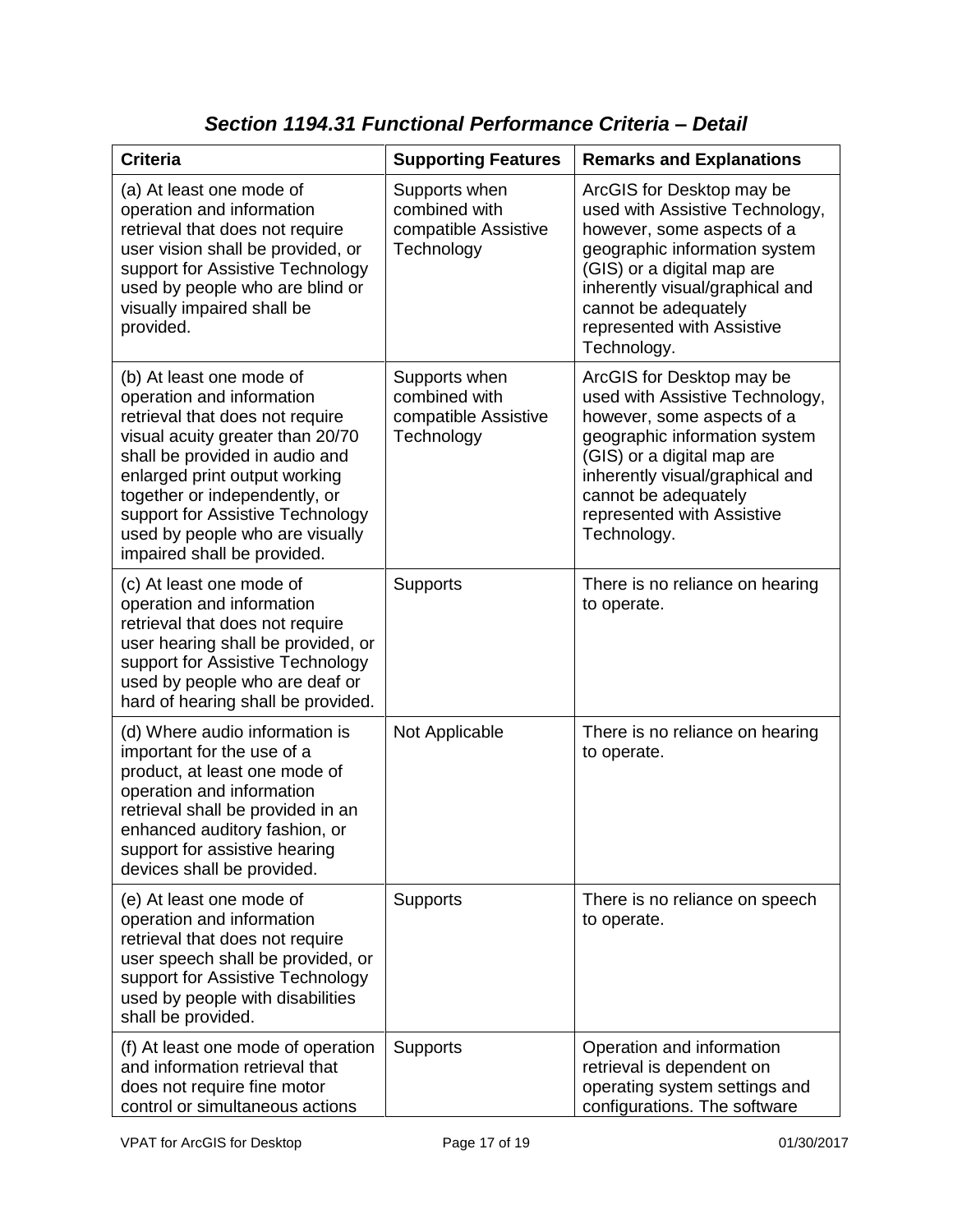| and that is operable with limited | supports operating systems and    |
|-----------------------------------|-----------------------------------|
| reach and strength shall be       | configurations designed to assist |
| provided.                         | users with accessibility.         |